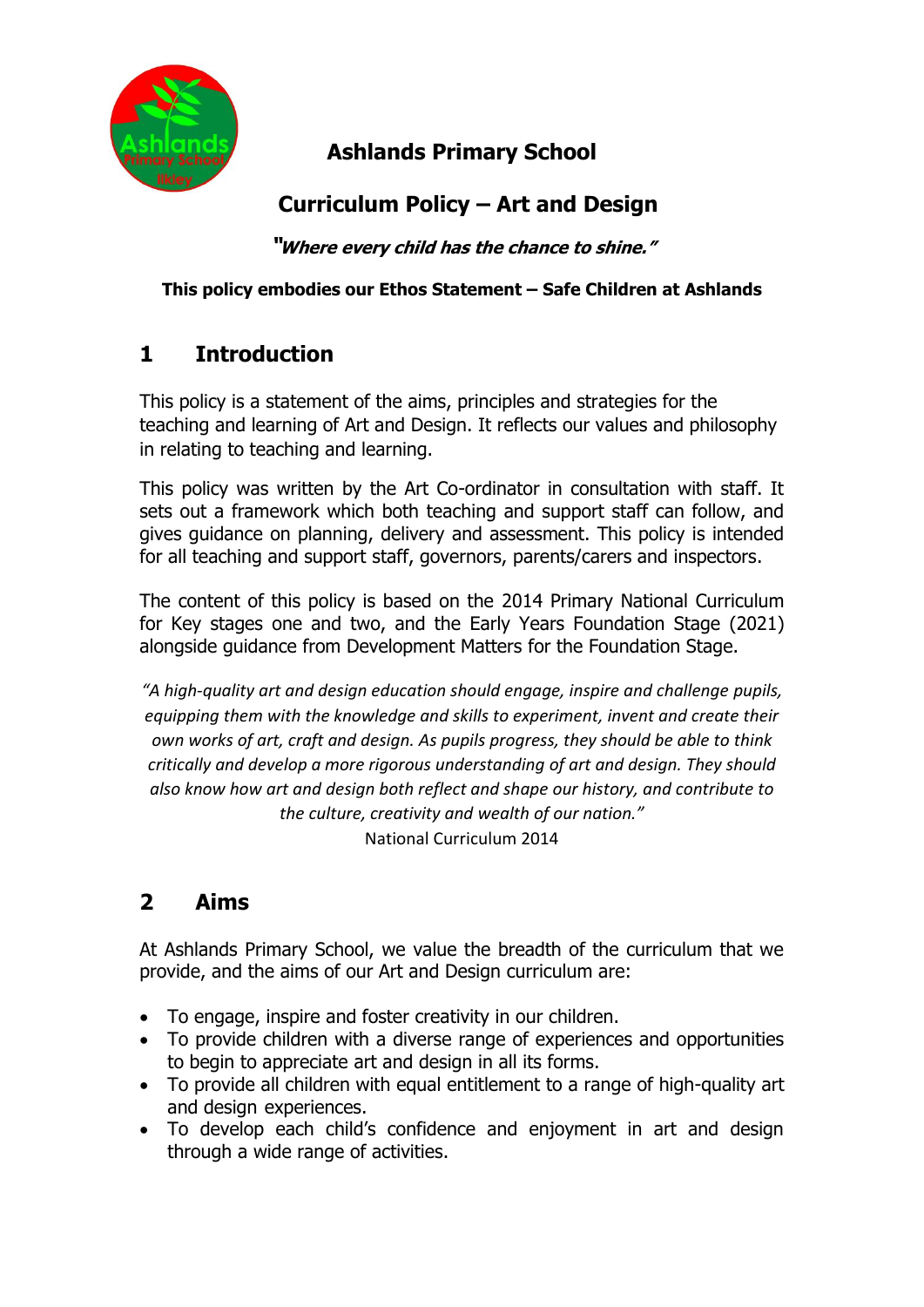- To improve their mastery of art and design using a variety of techniques and media including pencil, charcoal, pastel, paint, clay, collage, weaving, printing and 3D modelling.
- To challenge our children to think critically and to help them become independent learners.
- To understand and appreciate how art and design reflects our history and culture.

### **3 Delivering the Curriculum**

#### Planning

Ashlands Primary School uses the National Curriculum as a basis for planning. As part of our bespoke curriculum, Art and Design lessons are planned to link with the unit or topic being taught. Lessons are a skills-based sequence of activities, usually with a focus on a particular artist. The children may use what they have learnt in an Art and Design session to reinforce, support and embed their learning in other lessons and vice-versa.

#### How pupils learn about Art and Design

In the Foundation Stage, Art and Design is a predominately child-led area of provision; available all day, every day and includes a range of resources and media.

Pupils in KS1 and KS2 are taught by an Art specialist as part of the PPA provision available at Ashlands Primary School.

#### Assessment

On-going, regular assessment is an integral part of our practice. Homework may contribute to this assessment process. The assessment policy further details assessments carried out at Ashlands.

#### Resources

Art resources are stored centrally. They are borrowed when needed and returned as soon as possible after use. Relevant books and posters about the work of a specific artist are located in the library and in the Art drawers.

### **4 SEN/ Equal Opportunities**

Every child is given equal opportunity to develop the relevant skills  $$ regardless of ability, race, gender and cultural background. The range of planned activities should be broad enough to allow children of all abilities, including gifted and talented, to participate as fully as possible.

## **5 Health and Safety**